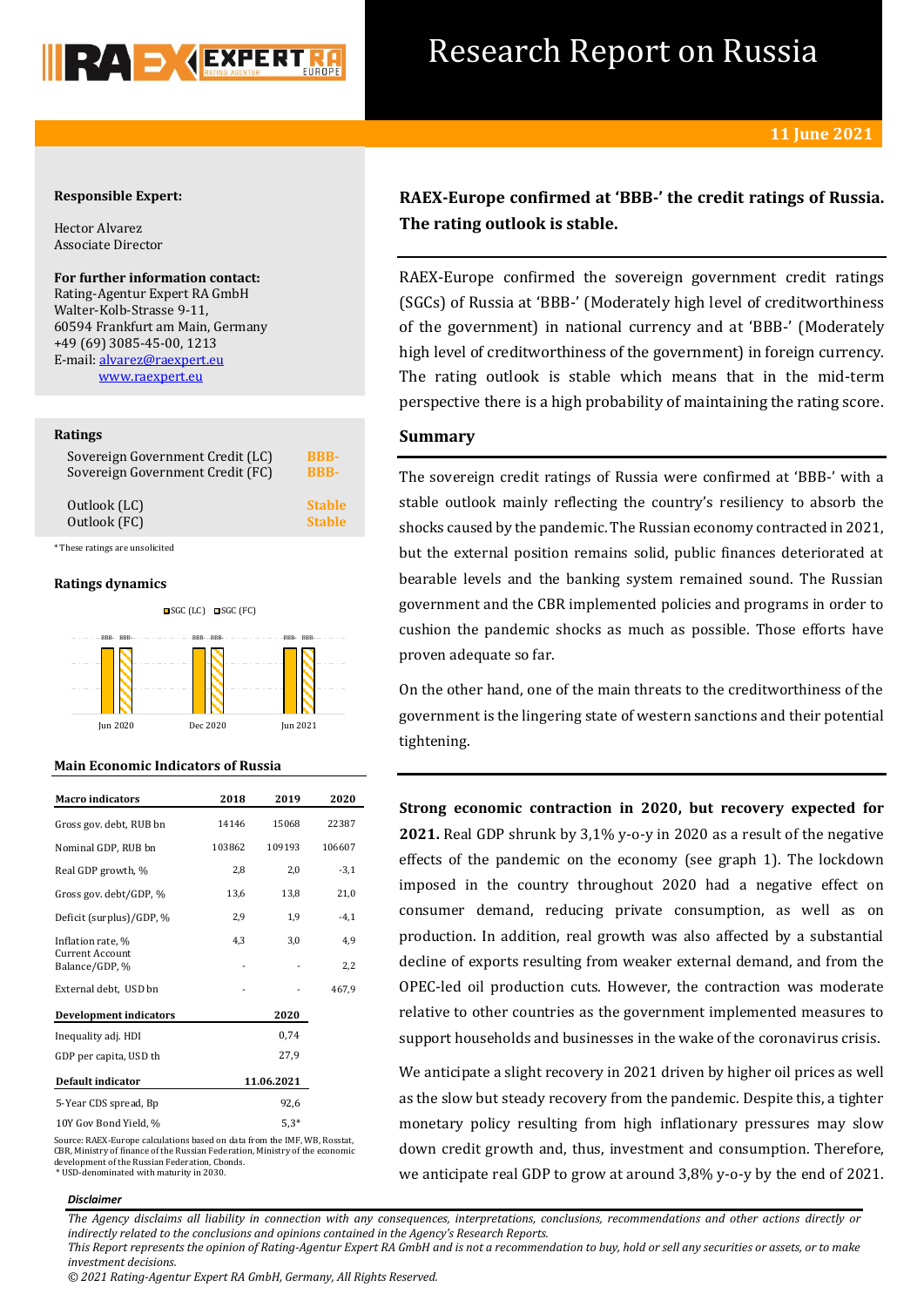# **PAD KEXPERT**





**Graph 2:** Fiscal budget dynamics, % of GDP



Source: RAEX-Europe calculations based on data from the IMF and Ministry of finance of the Russian Federation



**Graph 3:** Government debt dynamics, %

The unemployment rate stood at 5,3% as of April 2021, slightly declining from the level posted in 2020 (see graph 1).

The economic competitiveness of Russia remains average according to the Global Competitiveness Index from the World Economic Forum (Russia ranked at 43rd position out of 141 countries in 2019). Moreover, lingering international sanctions against Russia remain in place with no end in sight, which continues to constrain the creditworthiness of the country. In addition, risks arising from the sanctions have already materialized, as investment has been limited and financial costs for the government have been high. Finally, we believe that the threat of sanctions, from both the U.S. and Europe, remains in place and is highly unpredictable.

**Budget balance turned negative in 2020**. As a result of the coronavirus crisis, the budget turned to a deficit of 4,1% in 2020 (see graph 2). This result was mainly due to a combination of higher expenditures in order to support the economy in absorbing the effects of the pandemic, and a decline of revenues due to lower consumption and overall business activity, as well as lower oil production. On the expenditure side, the package of government support included extended unemployment and leave benefits, increased compensation for key medical staff, increase on child benefits, among others. All these measures accounted for around 3,5% of GDP in 2020 and we expect the execution of the same package in 2021 in the amount of around 1,5% of GDP. In regard to revenues, we saw a decline mainly resulting from lower economic activity, as well as subsidies and tax breaks for SMEs in order to cushion pandemic shocks. Moreover, lower oil output also caused revenues to drop.

In 2021, we anticipate the budget to recover and to post a deficit of around 0,8%. This will mainly be a consequence of a lower need of government support towards the economy as conditions improve going forward. However, we expect the authorities to be ready to provide additional capital injections or tax cuts and subsidies, if needed. Moreover, the recovery of the oil price in 2021 will support better performance of public finances. All in all, we still consider the government to have very strong fiscal buffers as funds in the National Wealth Fund (NWF) stood at around 13% of GDP as of April 2021. Finally, we anticipate the government to go back to the fiscal rule in 2022.

**Government debt increased slightly but remains bearable**. Government debt increased up to 19,3% of GDP and 55,8% of budget revenues in 2020 as a result of RUB depreciation, and nominal GDP contraction (see graph 3). Despite this, the level remains very low relative to emerging market peers. In terms of debt structure, the share of FX liabilities remains low at 19% as of March 2021, which poses low exposure

## *Disclaimer*

*The Agency disclaims all liability in connection with any consequences, interpretations, conclusions, recommendations and other actions directly or indirectly related to the conclusions and opinions contained in the Agency's Research Reports.*

*This Report represents the opinion of Rating-Agentur Expert RA GmbH and is not a recommendation to buy, hold or sell any securities or assets, or to make investment decisions.*

*© 2021 Rating-Agentur Expert RA GmbH, Germany, All Rights Reserved.*

Source: RAEX-Europe calculations based on data from the IMF, CB and Ministry of finance of the Russian Federation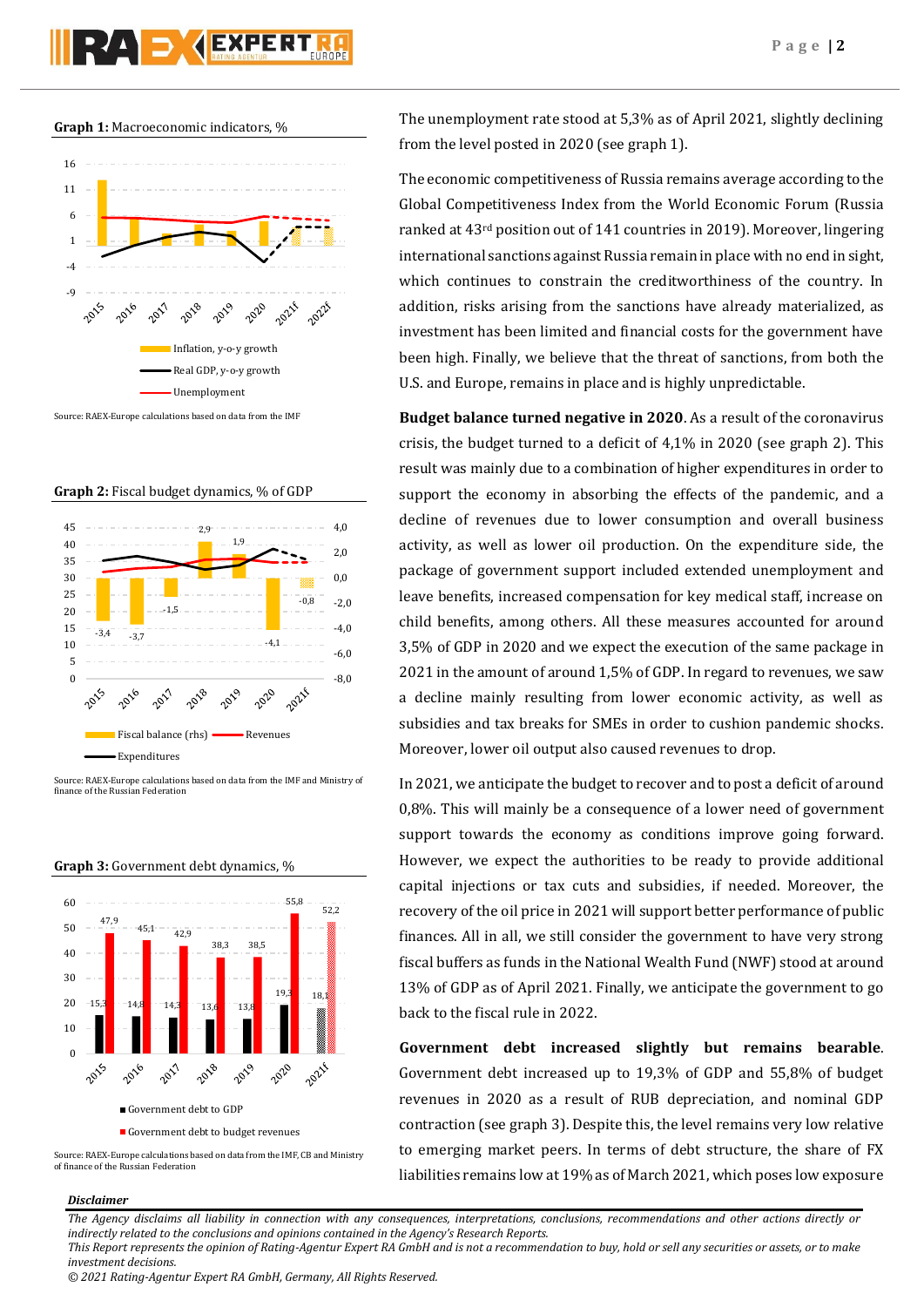

**Graph 4:** Financial soundness indicators, %

Source: RAEX-Europe calculations based on data from the CBR.

## **Graph 5:** External sector indicators, % of GDP



Source: RAEX-Europe calculations based on data from IMF and WB

to currency risk. Moreover, the share of short-term liabilities is also low, standing at 3,9% of total debt as of the same date. The main sources of new borrowings remain loans from domestic banks and issuance of local government bonds.

**The Central Bank of Russia (CBR) has started to tighten monetary policy**. As a result of increasing inflation and inflationary expectations, the CBR started to tighten the monetary policy at the beginning of 2021. After trimming the reference rate by 25 b.p. back in July 2020 down to 4,25%, the regulator decided to increase the metric by 25 b.p. in March 2021, by 50 b.p. in April 2021 and once again by 50 b.p. in June 2021, which led to the current level of 5,5%. The strong tightening of the monetary conditions has been a response to an increase in the inflation rate which stood at 5,8% as of March 2021 and also to increasing inflation expectations from the population. We anticipate the CBR to continue with monetary flexibility to adapt to any changes in inflationary expectations going forward. The inflation rate is forecasted to end 2021 at around 3,7%.

**Banking system remained fairly stable**. Bank assets to GDP and private credit to GDP increased at a favorable pace in 2020 and stood at 97,4% and 80,6% respectively. This was mostly propelled by the government subsidized mortgage increase. In addition, financial soundness indicators remained favorable, profitability in the banking sector persists, with ROA and ROE at 2% and 17,5% as of end-2020. Capitalization was also at a comfortable level as the regulatory capital adequacy ratio was 12,5% as of the same date. Finally, NPLs to total loans ratio remained stable at 8,8%, but we expect the reading to increase going forward (see graph 4). Thus, we consider that the deterioration of loans' quality is still a potential risk to the banking system in the medium term, as well as a risk of materialization of contingent liabilities for the government, as SOBs comprise almost 70% of banking sector assets.

In order to support the banking system through the pandemic, the CBR implemented regulatory easing and favorable treatment of FX loans in 2020. Moreover, the CBR also let banks delay the creation of reserves for restructured SME loans, while the regulator also introduced a RUB 500 m facility to support the refinancing of SMEs. Also, the contribution to the Deposit Insurance Fund was slashed from 0,15% to 0,1% and new credit risk assessment methods were introduced to propel lending to the economy.

**Russia's external position remains solid**. The current account balance stood at 2,2% of GDP in 2020 compared to 3,8% of GDP for the same period last year (see graph 5). The major determinant was a significant weakening of the trade surplus, which stood at 5,1% as of end-2020,

### *Disclaimer*

*The Agency disclaims all liability in connection with any consequences, interpretations, conclusions, recommendations and other actions directly or indirectly related to the conclusions and opinions contained in the Agency's Research Reports. This Report represents the opinion of Rating-Agentur Expert RA GmbH and is not a recommendation to buy, hold or sell any securities or assets, or to make* 

*investment decisions.*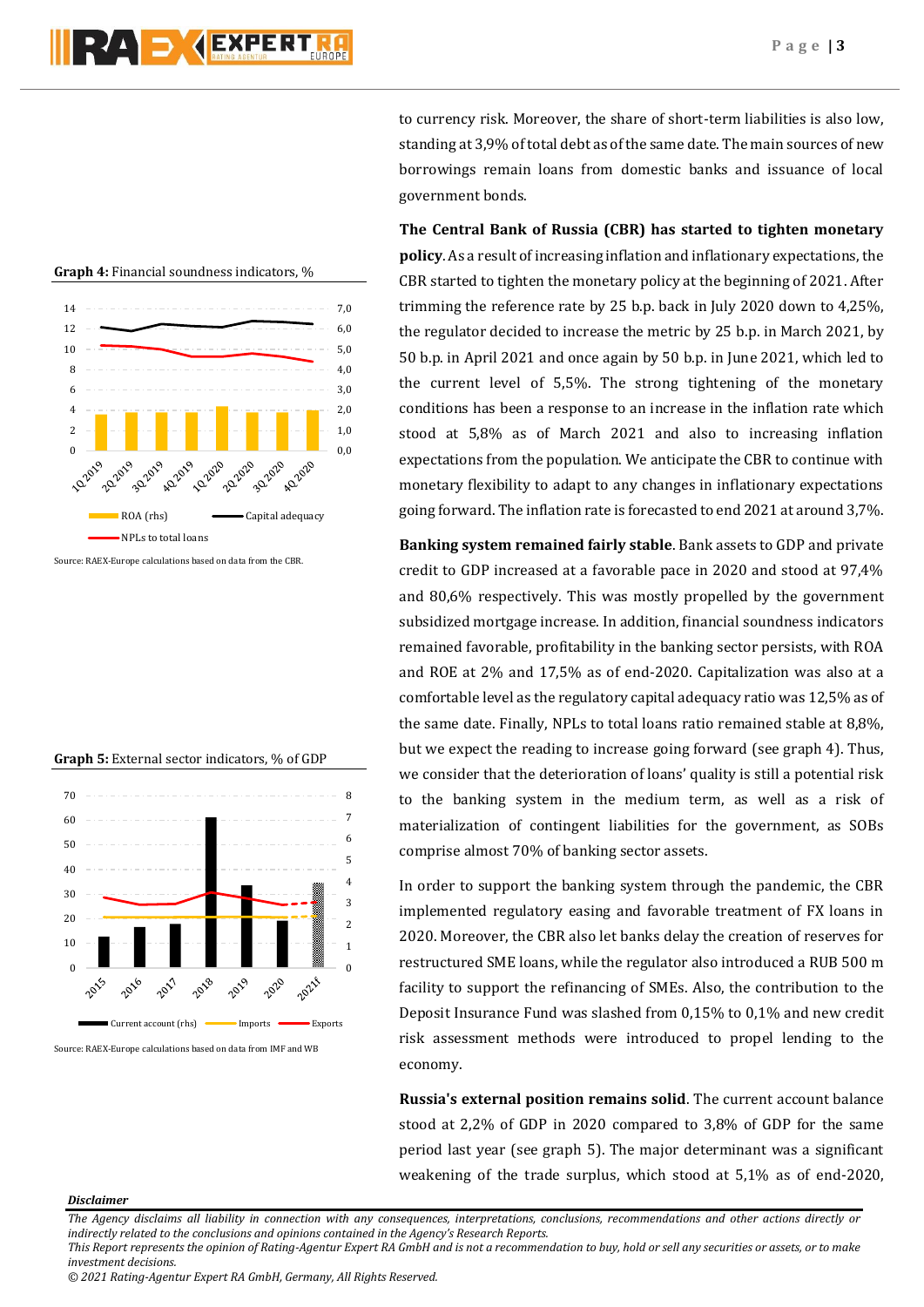**Graph 6:** International reserves and FX-rate



caused by a decrease of export commodities due to depressed oil prices and production cuts. However, the drop was not as pronounced due to the strong decline in services imports. Amid volatility in oil markets in the 2Q 2020, the CBR sold foreign currency from reserves as part of the budget rule, which helped to absorb external shocks and stabilize the exchange market. Nevertheless, international reserves have continued to increase and stood at USD 600,9 bn as of May 2021 (see graph 6). This amount covers more than 195% of gross government debt and almost 17,5 months of imports.

## **Stress factors:**

- The high concentration of tax revenues in the oil and gas industry due to the industry's dominance in exports with a 57% share; oil and gas revenues accounted for 20,1% of total consolidated budget revenues in 2020 (moderately weak stress-factor);
- The threat of sanctions risks remains high, with additional sanctions imposed by the U.S. and the EU (moderately strong stress-factor).

## **SENSITIVITY ASSESSMENT:**

The following developments could lead to an upgrade:

- Increase in the oil prices higher than our base scenario to support GDP growth and the external trade position;
- Faster and stronger than initially anticipated recovery from the current economic crisis with higher nonoil GDP growth and improvement of non-oil fiscal balance;
- Relaxation of sanctions regime could be an incentive for the revival of the investment climate and reverse the outflow of the foreign capital.

The following developments could lead to a downgrade:

- Significant deviation from current monetary and fiscal policies, which may lead to macroeconomic instability;
- Weakening of the banking system, which would materialize contingent liabilities of the government;
- Increasing pressure from international sanctions against large state-owned banks and the oil and gas sector, which may lead to materialization of implicit contingent liabilities.

## **ESG Disclosure:**

Inherent factors

 Quality of fiscal policy; quality of monetary policy; natural resources; natural and climatic threats; environmental threats; level of corruption, CPI; Government Effectiveness Index; quality of the business environment; position in Doing Business Ranking; level of investment in human capital, adjusted for inequality; Rule of Law Index; transparency of government policymaking Index; level of information transparency of the government; Political Stability and Absence of Violence/Terrorism Index; natural disasters, constant exposure to difficult natural conditions.

Next scheduled rating publication: 10 December 2021. The full sovereign rating calendar can be found at [Sovereign Rating Calendar 2021](https://raexpert.eu/sovereign/#conf-tab-5)

*Disclaimer* 

*The Agency disclaims all liability in connection with any consequences, interpretations, conclusions, recommendations and other actions directly or indirectly related to the conclusions and opinions contained in the Agency's Research Reports.*

*This Report represents the opinion of Rating-Agentur Expert RA GmbH and is not a recommendation to buy, hold or sell any securities or assets, or to make investment decisions.*

*<sup>© 2021</sup> Rating-Agentur Expert RA GmbH, Germany, All Rights Reserved.*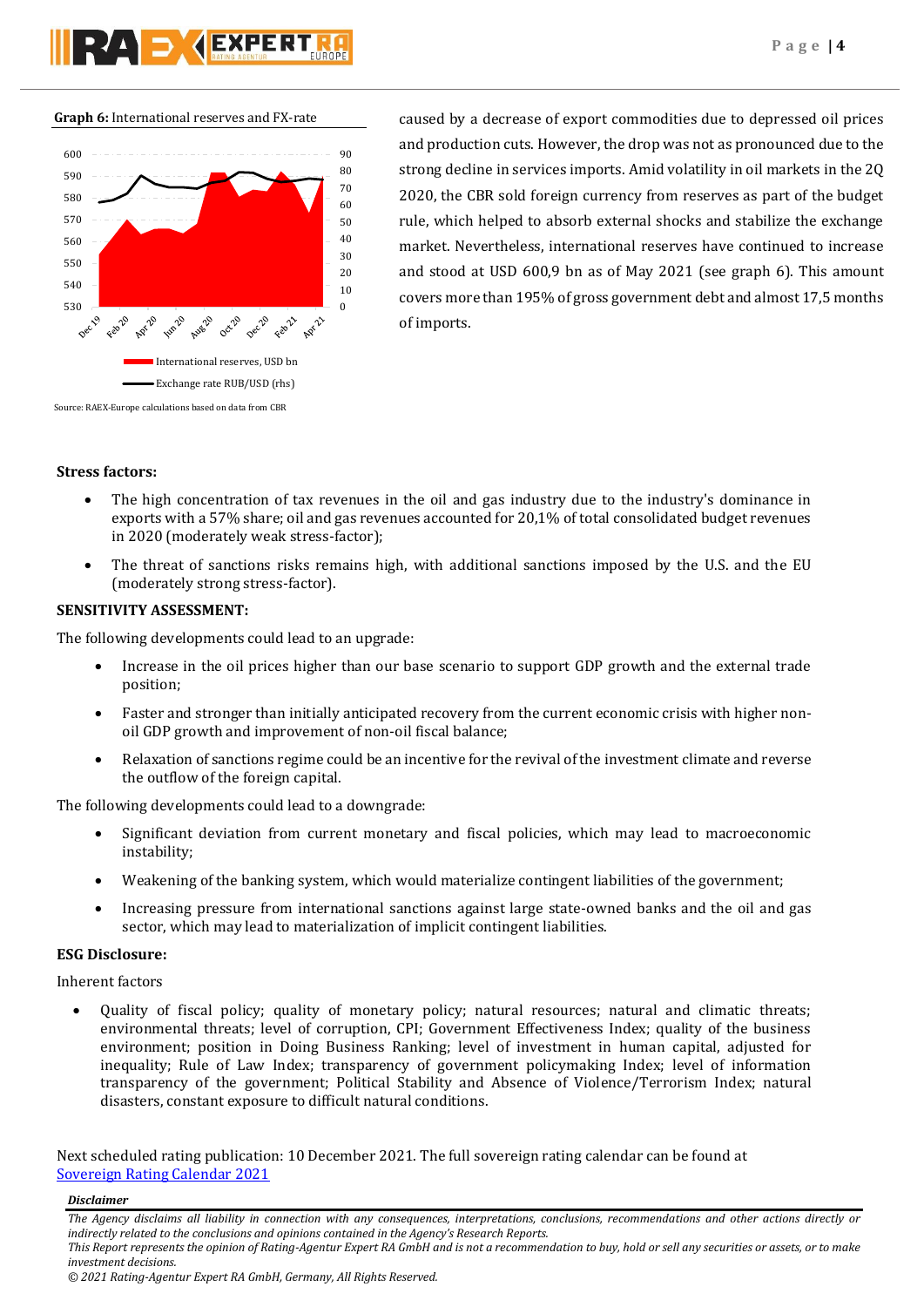

For further information contact:

Responsible expert: Hector Alvarez, Associate Director of RAEX-Europe +49 (69) 3085-45-00, ext. 1213 [alvarez@raexpert.eu](mailto:alvarez@raexpert.eu)

Reviewer: Pavel Mezian, Rating Analyst of RAEX-Europe +49 (69) 3085-45-00, ext. 1215 [mezian@raexpert.eu](mailto:mezian@raexpert.eu)

## **Rating-Agentur Expert RA GmbH (RAEX-Europe)**

Walter-Kolb-Strasse 9-11, 60594 Frankfurt am Main, Germany +49 (69) 3085-45-00 E-mail[: info@raexpert.eu](mailto:info@raexpert.eu) [www.raexpert.eu](http://raexpert.eu/)

*Disclaimer* 

*The Agency disclaims all liability in connection with any consequences, interpretations, conclusions, recommendations and other actions directly or indirectly related to the conclusions and opinions contained in the Agency's Research Reports. This Report represents the opinion of Rating-Agentur Expert RA GmbH and is not a recommendation to buy, hold or sell any securities or assets, or to make* 

*investment decisions. © 2021 Rating-Agentur Expert RA GmbH, Germany, All Rights Reserved.*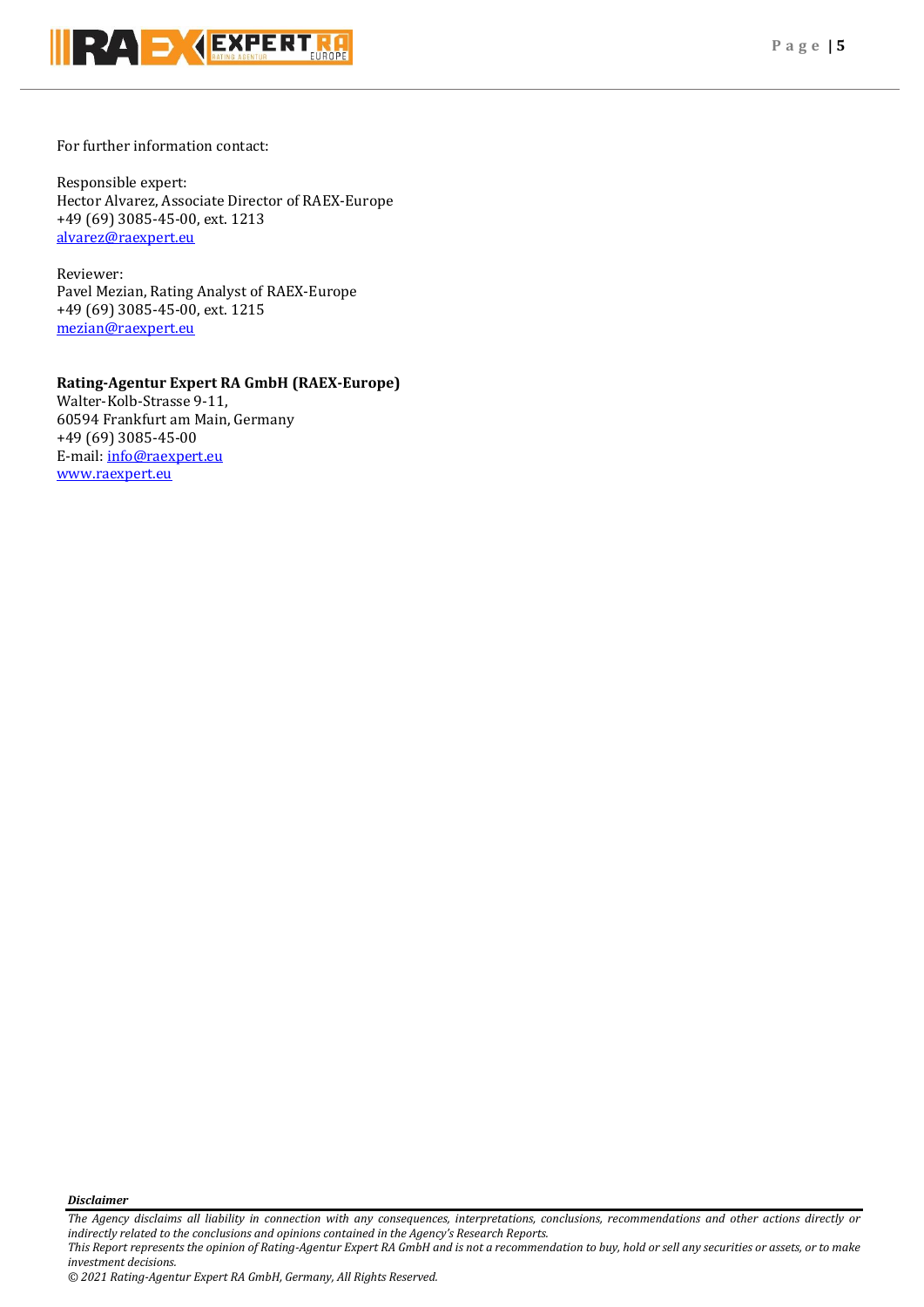## RATING HISTORY:

| <b>Date</b> | <b>Review reason</b>                                                 | <b>SGC</b>                  |                            | <b>Outlook</b>              |                     |
|-------------|----------------------------------------------------------------------|-----------------------------|----------------------------|-----------------------------|---------------------|
|             |                                                                      | <b>National</b><br>currency | <b>Foreign</b><br>currency | <b>National</b><br>currency | Foreign<br>currency |
| 11.12.2020  | Scheduled<br>revision of both<br>types of ratings<br>for the country | BBB-                        | BBB-                       | Stable                      | Stable              |
| 12.06.2020  | Scheduled<br>revision of both<br>types of ratings<br>for the country | BBB-                        | BBB-                       | Stable                      | Stable              |
| 13.12.2019  | Scheduled<br>revision of both<br>types of ratings<br>for the country | BBB-                        | BBB-                       | Positive                    | Positive            |
| 14.06.2019  | Scheduled<br>revision of both<br>types of ratings<br>for the country | BBB-                        | BBB-                       | Stable                      | Stable              |
| 21.12.2018  | Scheduled<br>revision of both<br>types of ratings<br>for the country | BBB-                        | BBB-                       | Stable                      | Stable              |
| 06.07.2018  | Scheduled<br>revision of both<br>types of ratings<br>for the country | BBB-                        | BBB-                       | Stable                      | Stable              |
| 12.01.2018  | Scheduled<br>revision of both<br>types of ratings<br>for the country | BBB-                        | BBB-                       | NA                          | <b>NA</b>           |
| 14.07.2017  | Scheduled<br>revision of both<br>types of ratings<br>for the country | BBB-                        | BBB-                       | <b>NA</b>                   | <b>NA</b>           |
| 20.01.2017  | Scheduled<br>revision of both<br>types of ratings<br>for the country | BBB-                        | BBB-                       | $\rm NA$                    | NA                  |
| 22.07.2016  | Scheduled<br>revision of both<br>types of ratings<br>for the country | BB+                         | BB+                        | $\rm NA$                    | $\rm NA$            |
| 29.01.2016  | First assignment<br>of both types of<br>ratings for the<br>country   | BB+                         | $BB+$                      | $\rm NA$                    | NA                  |

*Disclaimer* 

*The Agency disclaims all liability in connection with any consequences, interpretations, conclusions, recommendations and other actions directly or indirectly related to the conclusions and opinions contained in the Agency's Research Reports.*

*This Report represents the opinion of Rating-Agentur Expert RA GmbH and is not a recommendation to buy, hold or sell any securities or assets, or to make investment decisions.*